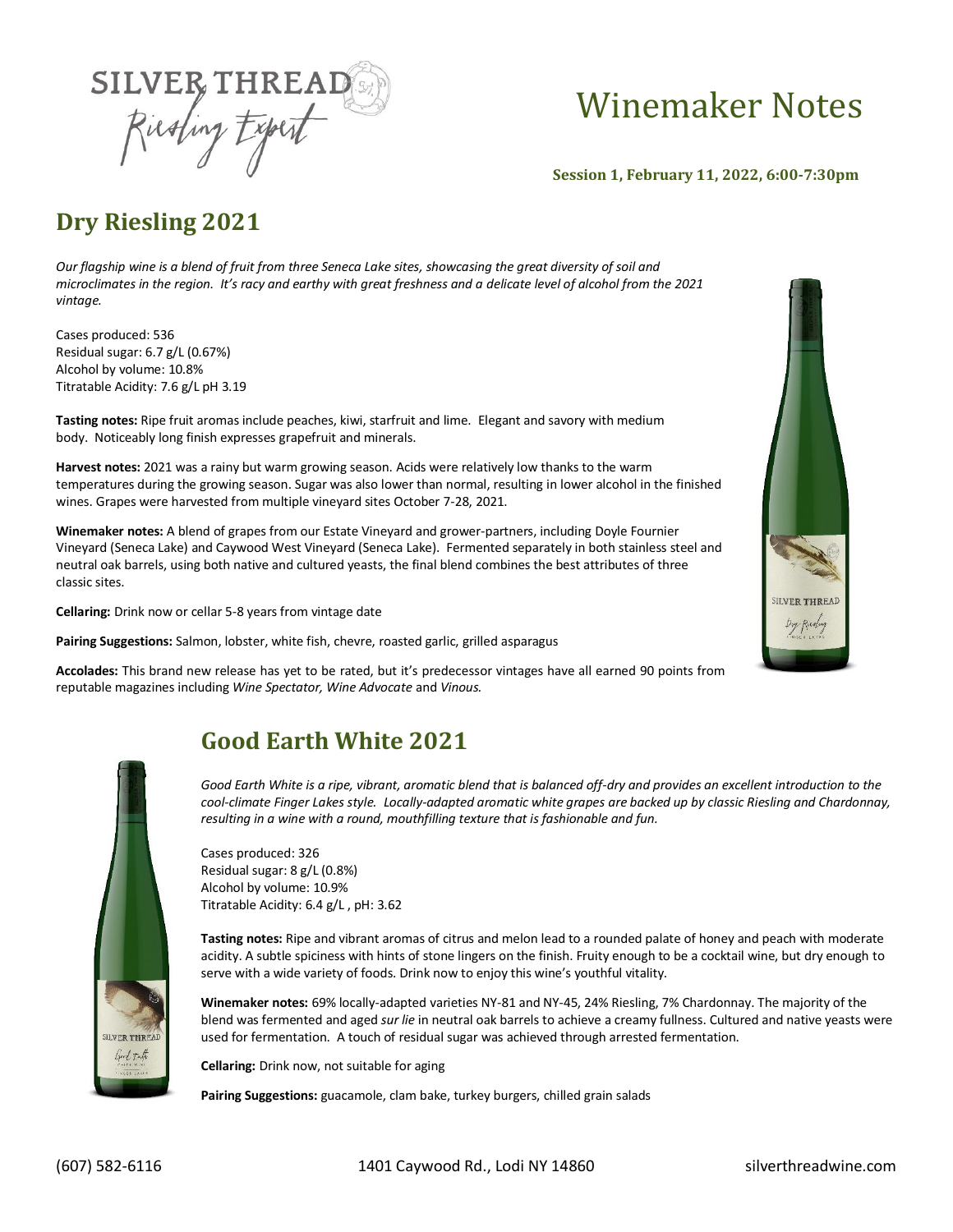#### **Session 2, February 25, 2022, 6:00-7:30pm**

# **Riesling Gridley Bluff Point Vineyard 2015-library selection**



Cases produced: 46 Residual sugar: 11 g/L (1.1%) Alcohol by Volume: 11.5% Titratable Acidity: 6.4 g/L pH: 3.44

**Tasting notes:** Intense pineapple fruit and a touch of green characterize this not-to-be-missed Riesling that shows originality and flair. Medium dry.

**Harvest notes:** Grapes for this wine are grown on the bluff of Keuka Lake by Donna and Louis Gridley. This vineyard is 7 years old (the youngest used by Silver Thread) and is only one acre. It is the

highest elevation site we use, and faces east-southeast for maximum sunlight interception. Grapes were hand-harvested October 2, 2015.

**Winemaker notes:** In 2015, this vineyard gave an extremely low yield following extensive winter damage in 2014-2015, so the fruit was quite ripe and intense.

**Accolades:** 89 pts. *Wine Spectator*

#### **Riesling Gridley Bluff Point Vineyard 2021**

*This wine is always a customer favorite. It's flamboyant tropical flavors stretch our understanding of what Finger Lakes Riesling can be. As the Gridley vines mature, they reveal more and more of the dark shale mineral notes of Bluff Point's high elevation.*

Cases produced: 100 Residual sugar: 19 g/L (1.9%) Alcohol by Volume: 11.0% Titratable Acidity: 7.8 g/L; pH: 3.18

**Tasting notes:** Intense peach fruitiness and a touch of green characterize this not-to-be-missed Riesling that shows originality and flair. Wonderful tension between the hint of natural sweetness and the lively acidity in this intensely aromatic wine. Medium dry.

**Harvest notes:** Grapes for this wine are grown on the bluff of Keuka Lake by Donna and Louis Gridley. This site, planted in the early 2000s, is one of the highest elevations in the Finger Lakes and faces east-southeast for maximum sunlight interception. Grapes were hand-harvested October 19, 2021.

**Winemaker notes:** At this high elevation site, ripeness varies more from year to year than any of the single-vineyards. 2021 was marked by somewhat less rainfall than Seneca Lake, which led to slightly higher alcohol than the other Rieslings.

**Cellaring:** Drink now or cellar up to 10 years from the vintage date.

**Pairing suggestions:** grilled kebabs with pineapple chunks and teriyaki sauce, chicken salad with mangoes, baked ham with maple glaze

**Accolades:** This wine has not yet been rated, but most previous vintages have earned 90+ points from *Wine Enthusiast* and/or *Wine Spectator.* The 2018 earned 93 points from *Wine Enthusiast,* making it our highest-rated wine ever. 2020: 90 pts. *Wine Enthusiast.*